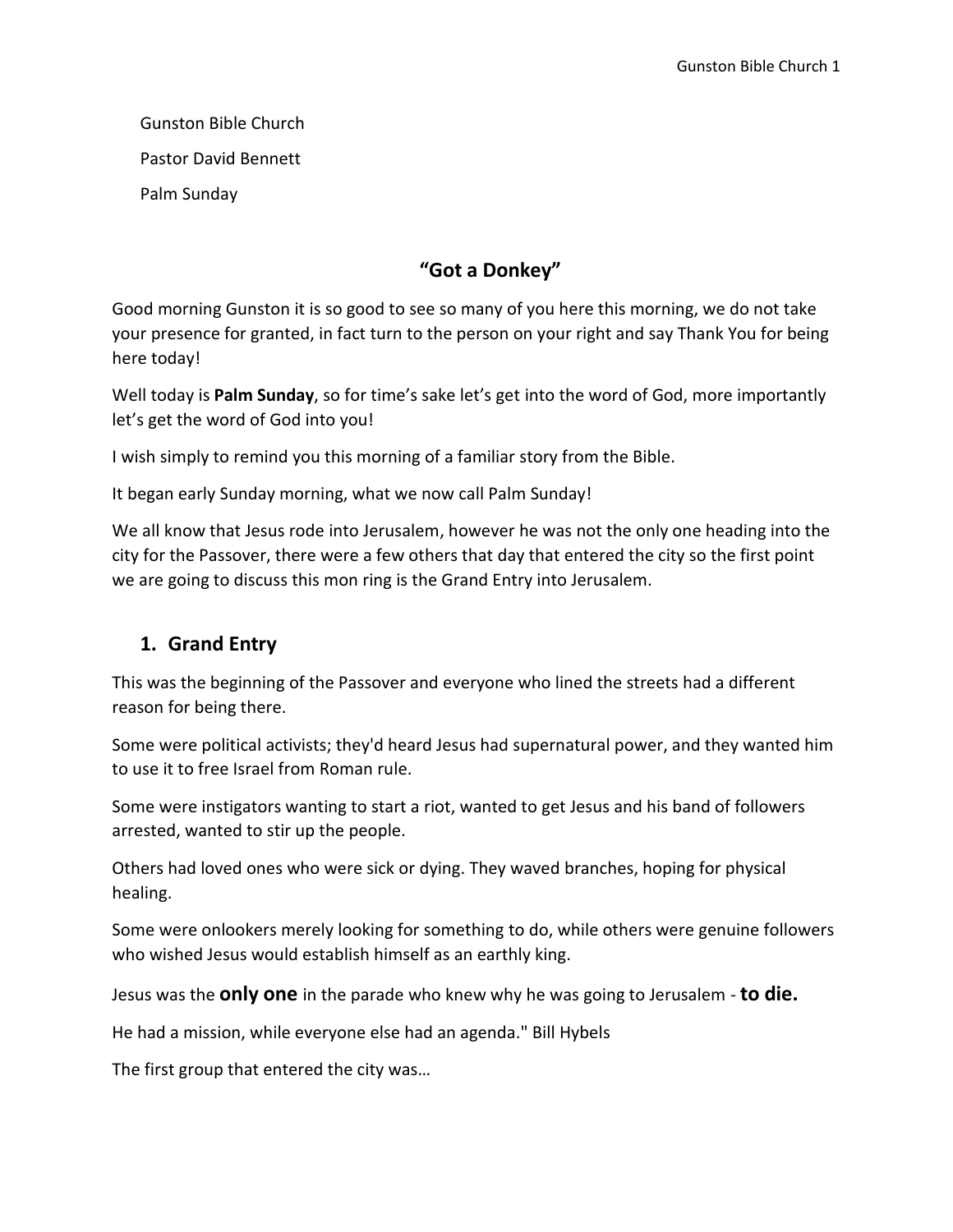## **a. Pontius Pilate, the Roman Governor,**

In the year 30 AD, Roman historians record that the governor of Judea, Pontius Pilate, led a procession of Roman cavalry and centurions into the city of Jerusalem to occupy the Antonia Fortress & the Praetorium with a full complement of elite & battle-hardened Roman soldiers ever ready & willing to suppress any attempted uprising against Roman rule that might occur.

Imagine the **spectacle** of that entry. From the western side of the city, Pontius Pilate leads Roman soldiers on horseback and on foot.

Each soldier was clad in leather armor **polished to a high gloss**. On each centurion's head, hammered helmets **gleamed** in the bright sunlight.

At their sides, sheathed in their scabbards, were **swords** crafted from the hardest steel; and, in their hands, each centurion carried a **spear**; or if he was an archer, a bow with a sling of arrows across his back.

Drummers beat out the cadence of march for this was no ordinary entry into Jerusalem.

Pilate, as governor of the region which included not only Judea, but Samaria, knew it was standard practice for the Roman governor of a foreign territory to be in its capital for all religious celebrations.

It was the beginning of **Passover**, a strange Jewish festival that the **Romans allowed**. However, the Romans must have been aware that this festival celebrated the **liberation** of the Jews from another empire, the empire of Egypt.

So, Pilate had to be in Jerusalem. Since the Romans had occupied this land by **defeating** the Jews and deposing their king about 80 years before, **uprisings** were always in the air.

And therefore on this occasion, Pilate had traveled with a contingent of Rome's **finest** from his preferred headquarters in Caesarea-by-the-Sea, to the stuffy, crowded, provincial capital of the Jews, Jerusalem.

Pilate's entry into Jerusalem was meant to **send a message** to the Jews, and to those who might be plotting against the empire of Rome.

The spectacle was meant to remind the Jews of what had happened the last time of a widescale uprising.

And, it was meant to **intimidate** the citizens of Jerusalem themselves, who might think twice about joining such a **rebellion** if it was slated to fail.

The next entry into Jerusalem was that of…

## **b. Herod Antipas, Tetrarch (King/ruler)**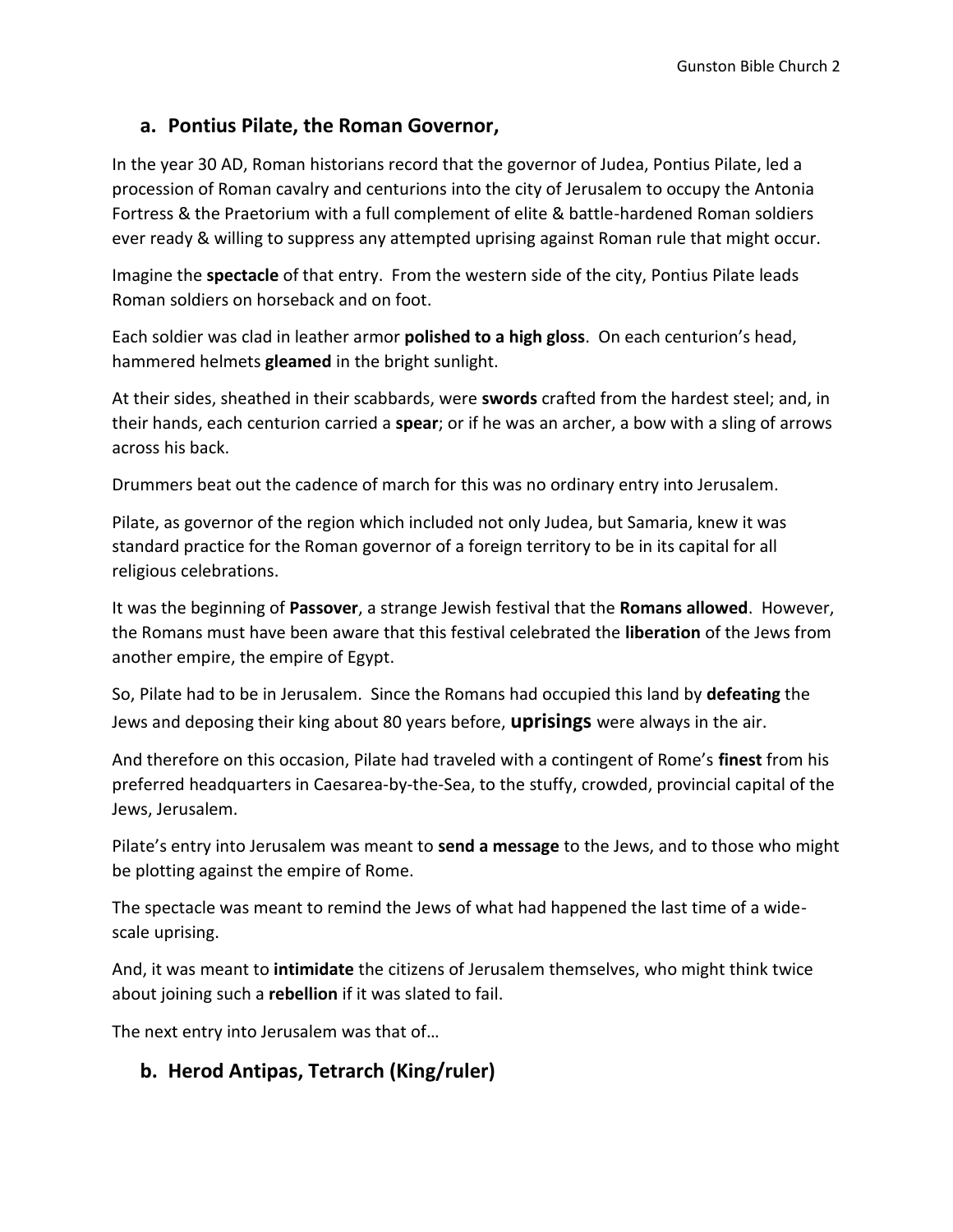He had been the Ruler of Galilee & other provinces, the one who had imprisoned & **beheaded** John the Baptist.

He had also arrived with great pomp & ceremony, undoubtedly occupying the palace of his late father, **Herod the Great**.

The last major uprising, long before Pilate's reign, which happened shortly after the death of Herod the Great in 4 BC. That's Herod Antipas' father.

After putting down the rebellion there, the Romans marched on Jerusalem.

After pacifying the city, they crucified over **2**,**000** Jews who were accused of being part of the rebellion.

The Romans had made their **intolerance** for rebellion well-known throughout the area, again we could emphasize the tension in the area was like a powder keg ready to explode, and the events of that time would forever change the world as they and we know it.

Of course, this was the beginning of the great 8-day Passover Festival.

Jews from all over the world were gathering in Jerusalem to celebrate, & the city was filled to **overflowing**, with both Jews and Romans.

If Pilate's procession was meant as a show of military **might** and **strength**, Jesus' procession was meant to show the **opposite**.

The processions could not be more different in the messages they convey.

Pilate, and Herod leading Roman centurions, asserts the power and might of the empire of Rome which crushes all who oppose it. And now we look to Jesus' entry

#### **c. Jesus triumphant entry**

Jesus, riding on a young donkey, embodies the peace and tranquility that God brings to His people.

You see, in times of **war** conquerors would ride in chariots or upon prancing **stallions**, however in times of **peace**, the king would ride a **colt** to symbolize that peace prevailed.

So, for Jesus to ride into Jerusalem upon a colt is to declare that **He is a King proclaiming peace**.

Here is how **Luke 19:29-31** records that event: *"As He approached Bethphage & Bethany at the hill called the Mount of Olives, He sent two of His disciples, saying to them, Go to the village ahead of you, & as you enter it, you will find a colt tied there, which no one has ever ridden. Untie it & bring it here. If anyone asks you, 'Why are you untying it?' tell him, 'The Lord needs it."*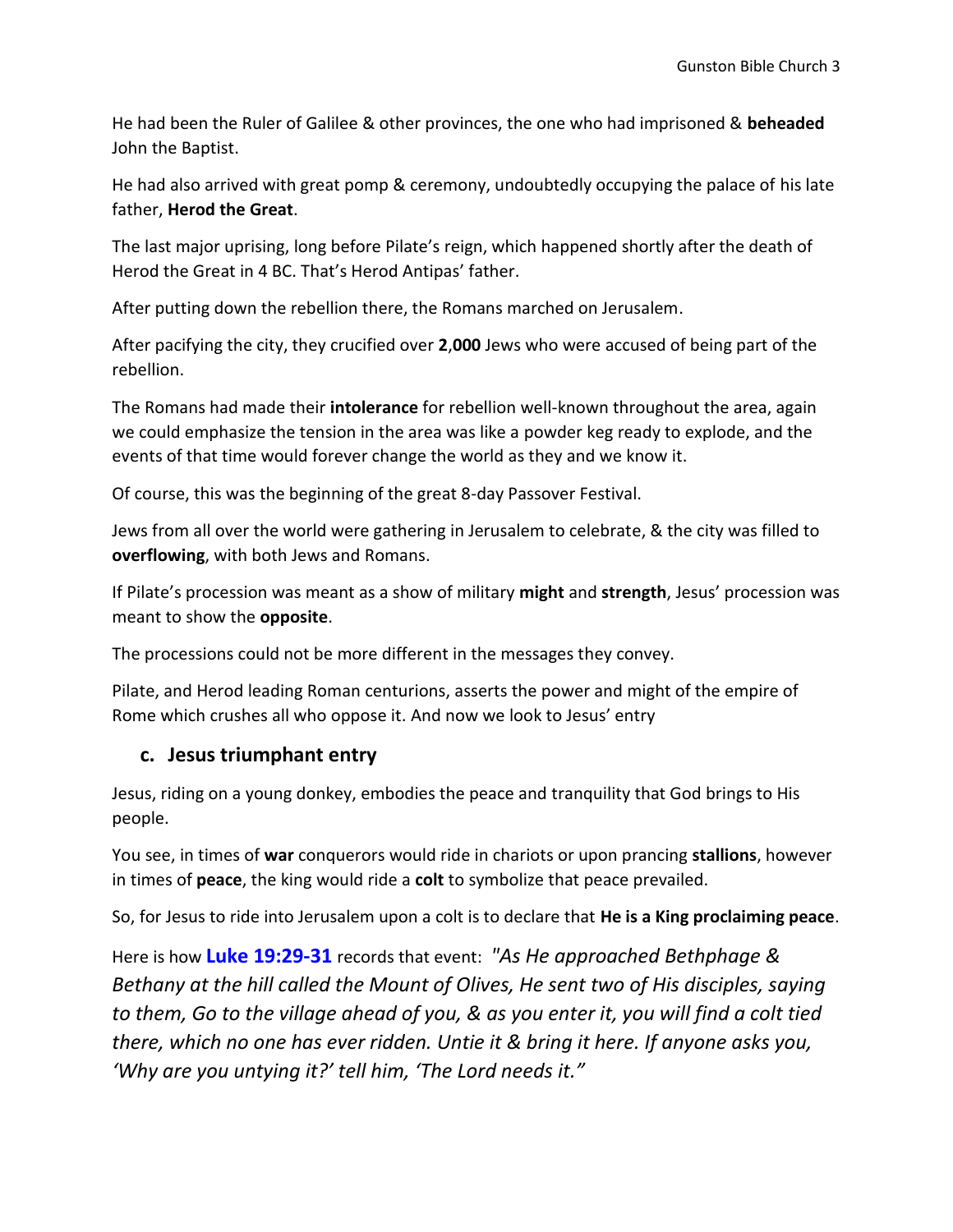Five hundred years earlier, the prophet Zechariah had proclaimed that fact when he wrote,

**Zechariah 9:9**, "*Rejoice greatly, O Daughter of Zion! Shout, Daughter of Jerusalem! See, your king comes to you, righteous & having salvation, gentle & riding on a donkey, on a colt, the foal of a donkey."* 

As he rode into the city you will see there were many there, both for him and against him.

The second point we will discuss this morning is what he saw along that journey to Jerusalem

#### **2. Faces in the crowd**

How would the people respond to Jesus entry into the city?

Would they recognize that His **Kingdom** was not of this world that it was a spiritual kingdom, & He was to be a spiritual King?

He had been teaching them that for over 3 years, & still they had not learned who he was and what he meant to do.

#### **a. There were faces in the crowd that loved Him**

Perhaps there was those there who had received sight or possibly lepers were there, their skin had been cleansed & now they were rejoicing for the healing that the Lord had given them.

Perhaps Jairus' daughter or Lazarus was there, after being brought back to life again after experiencing death.

There were those among the crowd that … Loved Him however, there were other faces in the crowd…

#### **b. There were faces in the crowd that were sinister**

There were faces within the crowd that had **squinty eyes**, waiting for Him to say one wrong word to make one mistake, always looking for a slip up or to catch him in a contradiction.

There were faces within the crowd of the Sadducees, Pharisees and Scribes.

They were supposed to be keepers of the law, the spiritual leaders. But Jesus had gained so much popularity that they **felt threatened**. So, full of jealousy, they watched Him, they plotted to **Destroy** him.

There were faces within the crowd that were Romans, fearing revolt & watching for any sign of rebellion against Rome. They were ready & waiting to **crush any uprising**.

Jesus realized all of the various faces within the crowd, as He listened to their "**Hosannas**," that soon the sinister voices would drown out the voices of love that those crying for Him to be King would soon be crying, "**Crucify Him**!" or simply standing aside, saying nothing at all.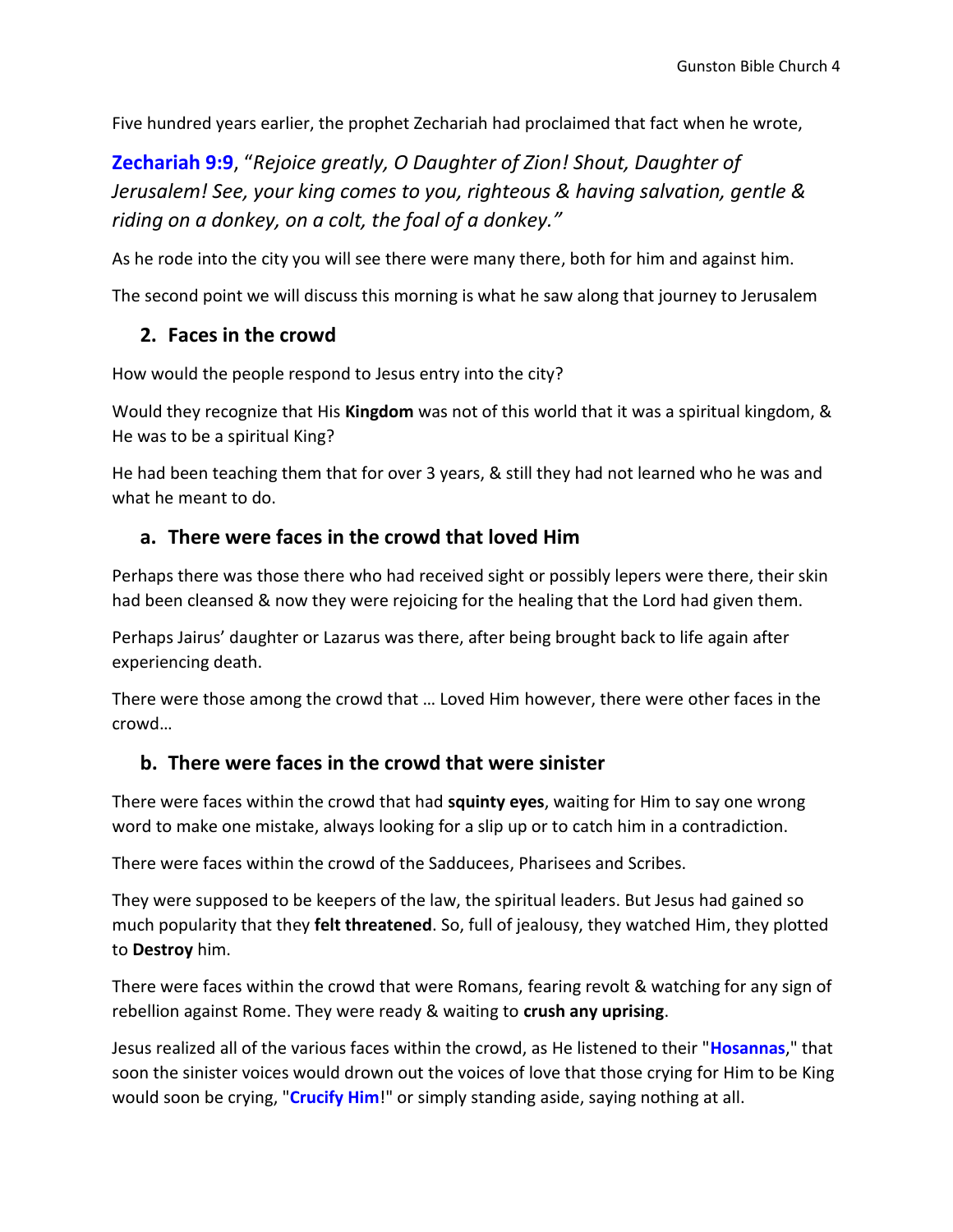**Luke 9:51** tells us that in spite of it all, *Jesus still "...resolutely set out for Jerusalem."*

Jesus rides toward the gate of the city…

Even before Jesus arrives, the news has spread that Jesus had raised Lazarus from the dead. This teacher from Nazareth called him back from the dead.

He actually walked & breathed & lived again! Surely only the Messiah could do that!"

The news travels from one person to another, until finally when Jesus was ready to enter the city, great crowds had collected on both sides of the road.

They were there! They had cut palm branches & were shouting, *"Hosanna to the king!"* Excitement prevailed throughout the whole city!

Then Jesus looked over the Faces in the crowd, and when he did he must have seen the mixture of expressions on their faces.

He looked at the city of Jerusalem. He saw the mixture of faces within the crowd & the masses of humanity crowding there & He realized the **emptiness of their lives.**

They had not heard his message of peace. They did not understand the purpose of His coming.

**Luke 19:41-44**. "*As He approached Jerusalem & saw the city, He wept over it & said, 'If you, even you, had only known on this day what would bring you peace but now it is hidden from your eyes. 'The days will come upon you when your enemies will build an embankment against you & encircle you & hem you in on every side. 'They will dash you to the ground, you & the children within your walls. They will not leave one stone on another, because you did not recognize the time of God's coming to you.'"* 

They had eyes, but they didn't see. They had ears, but they didn't hear.

They missed the whole point of the message that God had given to them.

Today, just like the city of Jerusalem, what would happen if we find ourselves in the presence of Jesus?

I wonder if he were to look over the Faces in this crowd what would he find in those faces?

When He turns & looks into our lives, I wonder, will He weep once again because of what He sees?

In the account of the Triumphant Entry, we tend to focus on the things we have been discussing this morning and often overlook the donkey and his role in the whole process.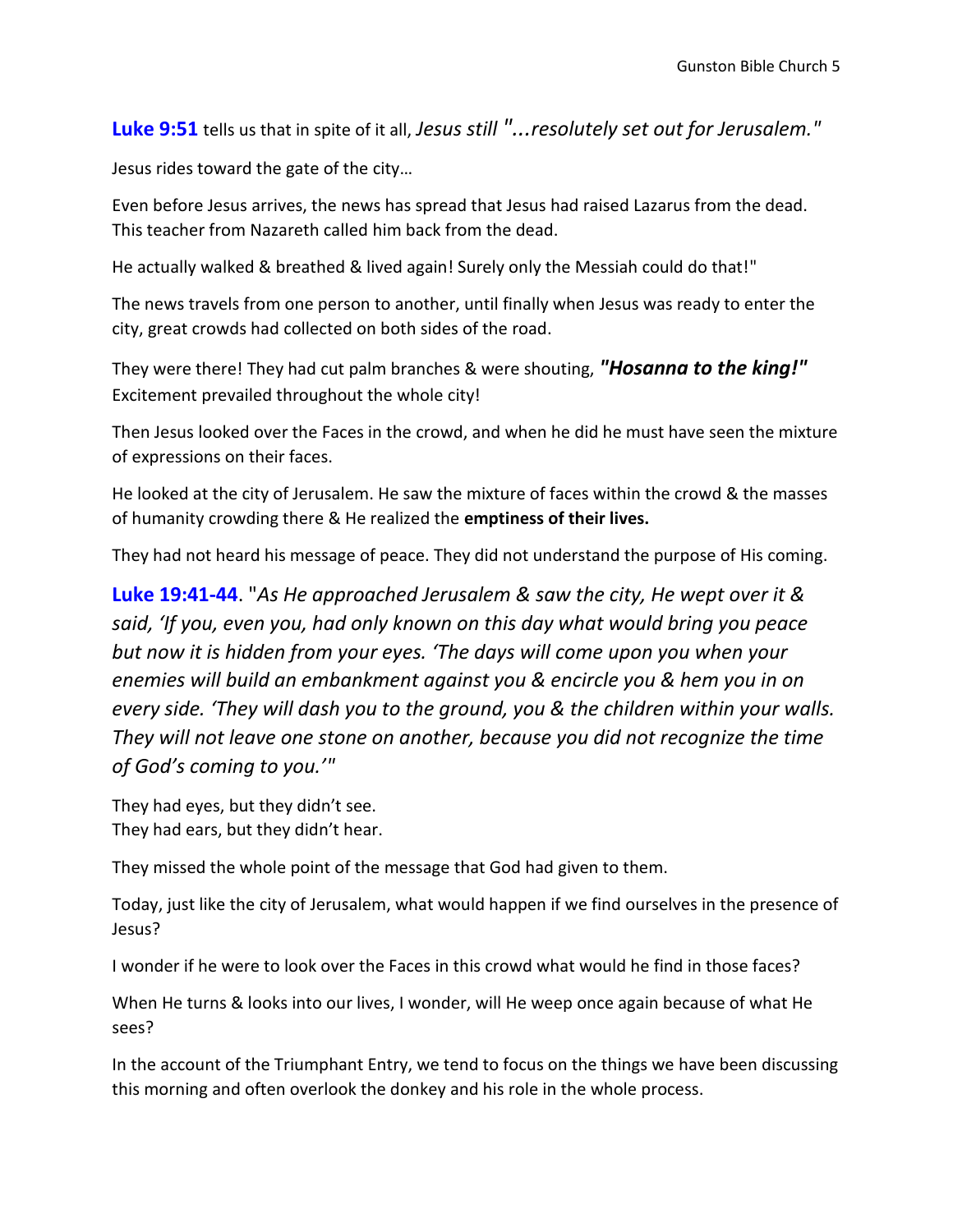Which leads us to the last point in today's message

### **3. Ordinary Donley**

Here was an ordinary donkey. In fact, it was less than ordinary.

It wasn't even a full-grown donkey, in fact, we learn that this donkey had never even been ridden before. Not only had he never carried a king, he had never carried anyone. This was an insignificant donkey.

However, this donkey's significance was found in a simple statement in *"The Lord needs it. "*

And this one **reality**, this one **fact**, changed the significance of the donkey.

This suddenly made him a very important and very special donkey.

Not that there was anything special in his own ability, but in the fact that the Lord intended to use this donkey to bring glory to himself.

Sometimes **we** may feel like this donkey, that we are insignificant that there is nothing special about us. However, in those moments, we must realize that like the donkey our significance is found in the fact that Jesus Christ has called us.

That is he has said to each of us, The Lord needs you!

# **1 Peter 2:9** "*But you are a chosen people, a royal priesthood, a holy nation, a people belonging to God, that you may declare the praises of him who called you out of darkness into his wonderful light."*

Just as the donkey was called by the master to exalt him, so you have been called out of darkness and been given a new significance as chosen, royal, holy, and belonging to God for the purpose of exalting Christ.

As mentioned in the verses found in both Zechariah and Matthew God Knew the donkey would be there, he told of it, He led Jesus to the city, He chose donkey

Saints we need to remember that God is in control and has a plan even if we don't see it or understand it.

You may go years or possibly most of your life not understanding, not knowing what that purpose is.

But somewhere God has a purpose for you. He has a plan that was designed specifically for you.

And you need to be ready for the day, when Jesus comes and says he has need of you.

You need to be in tune, listening to the Spirit of God when he says to you that you have been placed here for such a time as this.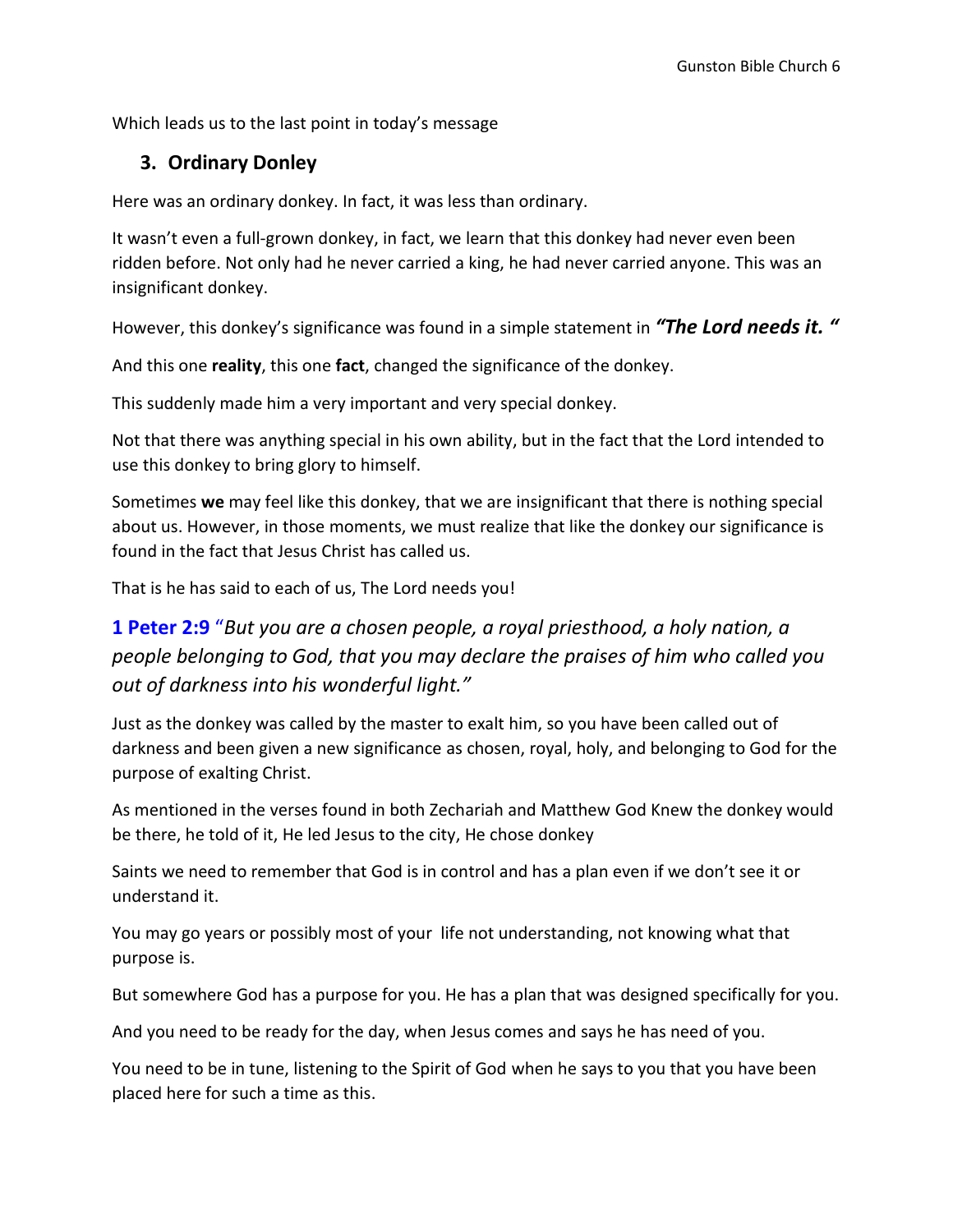The donkey was special, not because of who he was, but because of who he was carrying.

He was carrying Jesus into the city.

If we want to carry Gods presence into this town and city,

If we want to carry his presence into our workplaces then we have to be willing to become less, so that he can become more.

We are only going to achieve great things for God, not by being something in and of ourselves, but by carrying his presence.

Like the donkey that transported Jesus, we ask ourselves…

Are we God Driven? In our hearts… Is Jesus our Lord and our Savior Is the Holy Spirit our guide If there is anything else that drives our hearts,

Are we Obedient to His Word Are we Obedient to His Spirit Are we Obedient to his calling on our life?

The true test of where God ranks in our lives is how we allow him to Rule and Reign in everything we do, as it is all for him and not us.

In our Churches

Is God is the central focus Is it God's ways not our ways Is it God's will not ours

God has got to be our top priority and His will must be our desire!!!

Just like this donkey that was available was used by the Lord to escort Jesus into Jerusalem, each of us have something or things in our life that we could give that could help carry Jesus to another place

What is it that you can give?

A song Hug, or shoulder to cry on Phone call or Email Assist teaching Sunday School Possibly just a little time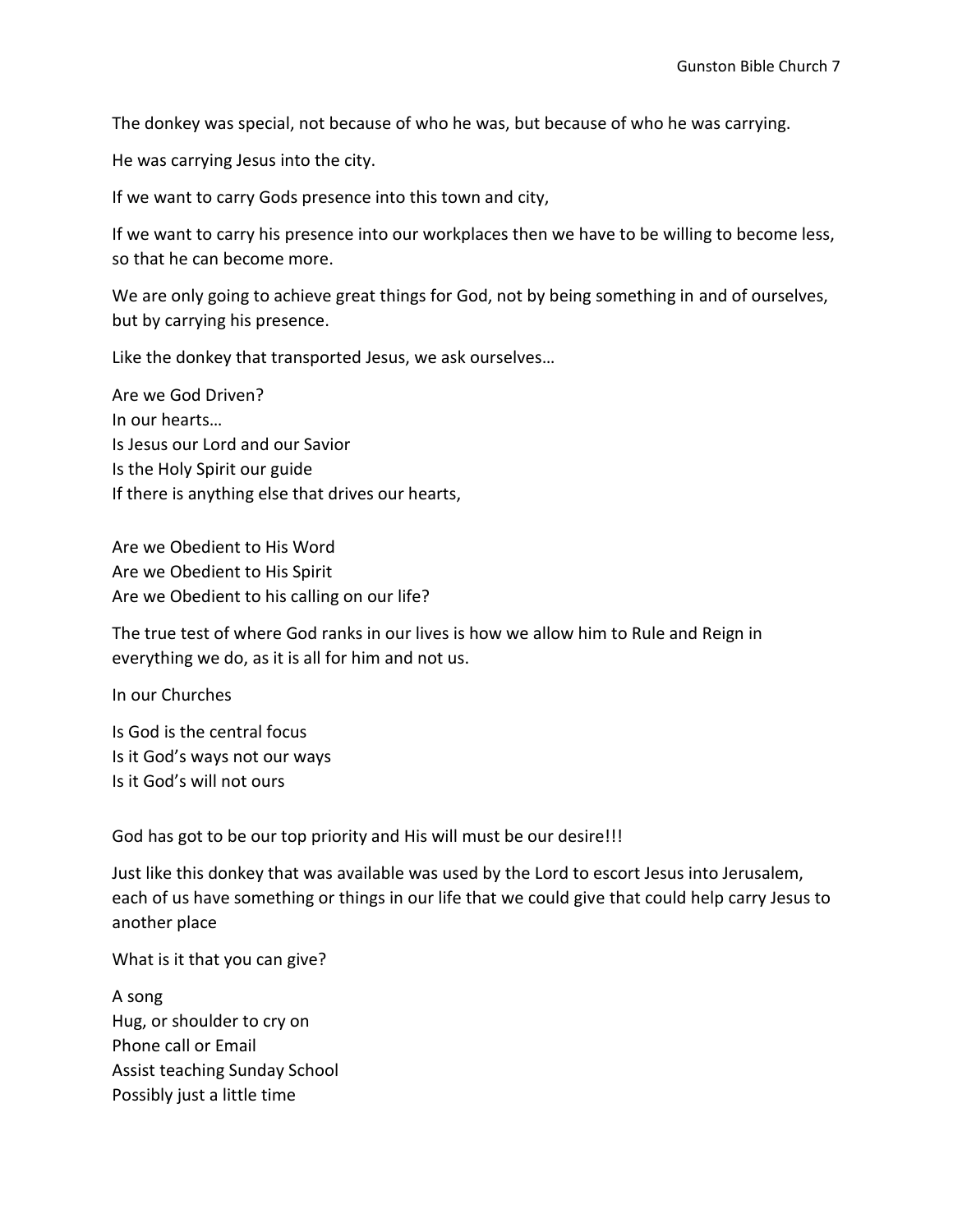For the crowds lining the road that day, Jesus riding a colt into the city was a public declaration that He was the promised King!

The day after Jesus made it into the city the donkey awakened, his mind still savoring the afterglow of the most exciting day of his life.

Never before had he felt such a rush of pleasure and pride.

He walked into town and found a group of people by the well. "I'll show myself to them," he thought.

But they didn't notice him. They went on drawing their water and paid him no mind.

"Throw your garments down," he said crossly. "Don't you know **who I am?"**

They just looked at him in amazement.

Someone slapped him across the tail and ordered him to move.

"Miserable heathens!" he muttered to himself. "I'll just go to the market where the good people are.

#### **They will remember me."**

But the same thing happened. No one paid any attention to the donkey as he strutted down the main street in front of the market place.

"The Palm branches! Where are the palm branches!" he shouted. "Yesterday, you threw palm branches!"

Hurt and confused, the donkey returned home to his mother.

**"Foolish child,"** she said gently. "Don't you realize that without Him, you are just an ordinary donkey?"

Just like the donkey who carried Jesus in Jerusalem, we are most fulfilled when we are in the service of Jesus Christ.

## **Isaiah 64:6**, "*For all of us have become like one who is unclean, and all our righteous deeds are like a filthy garment."*

When we lift up Christ, however, we are no longer ordinary people, but key players in God's plan to redeem the word.

Saints remember God can make something **majestic** out of our **ordinary**

God made something majestic out of this simple donkey, just think about what He could make out of **YOU**, if you would only yield your life to Him!